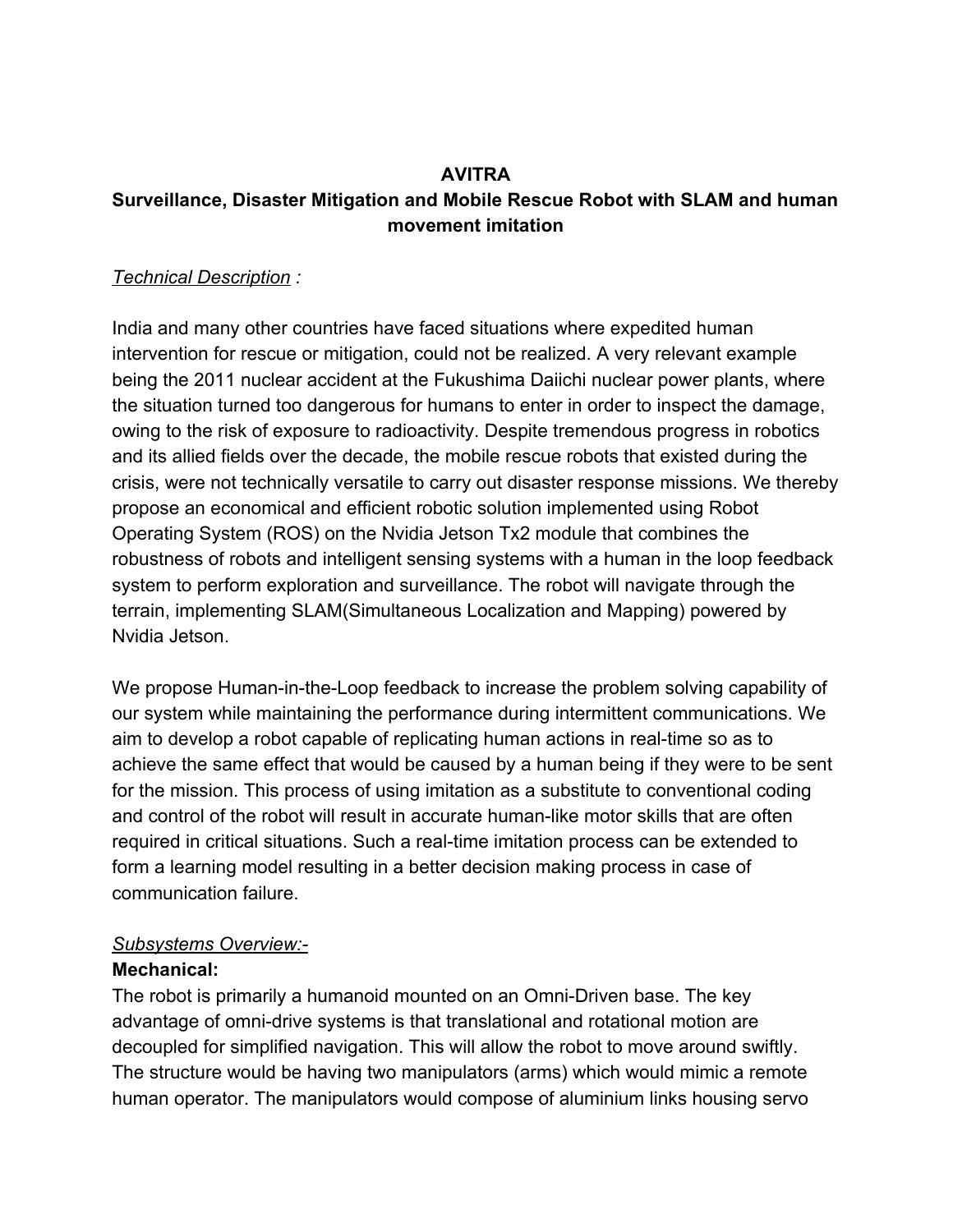motors which allow their movement in space.The robot has 3 degrees of freedom in both arms (shoulder adduction, shoulder flexion, elbow flexion) along with pneumatic system for elevating the robot's manipulators.

## **Electronics and Sensing:**

 An operator will perform an action in the control station which will be sensed by the Microsoft Kinect depth sensing camera. The movement of the operator will be tracked and sent to the robot for replication, thus the robot's manipulators would be completely dependent on the action of the person. Such a Human-in-The-Loop system would enable the robot to carry out complex actions at the disaster site. The human would be able to control the robot's actions based on the visual feedback received from the robot. Another Kinect camera is placed on-board to perceive the environment in 3D. This will facilitate the generation of the sitemap. The robot will be equipped with two on-board computers i.e. one embedded controller and the Nvidia Jetson. The embedded controller (atmega 2560) will be used for controlling the motion of the robot's base. The Jetson is the brain of all the computation. The Jetson receives manipulation data from the remote centre. It also generates the 3-D map from the camera feed from Kinect obtain and relay them to the command centre. The live camera feed will help the remote human operator to visualize and understand the robot's environment allowing him to swiftly control the robot's actions.

## **Software:**

The various entities involved in the project exchange data through ROS (Robot Operating System). ROS is based on publish-subscribe architecture which allows different nodes to publish data to a master and subscriber data from a master. The master has registration API's which allow the nodes to register as publisher, subscriber or both. ROS uses standard TCP/IP sockets to transport the message data. ROS allows us to run various subsystems on separate nodes that are independent of each other. This architecture is of utmost importance in critical tasks like defence operations. This has an advantage over conventional robotic hardware coding such that even if one subsystem fails, only that particular node is affected and the rest of operations running on other nodes continue without interruptions.

# **The project can be divided into the following major parts:**

- 1. Mimicking the human operator
- 2. Teleoperation of the robot
- 3. Map generation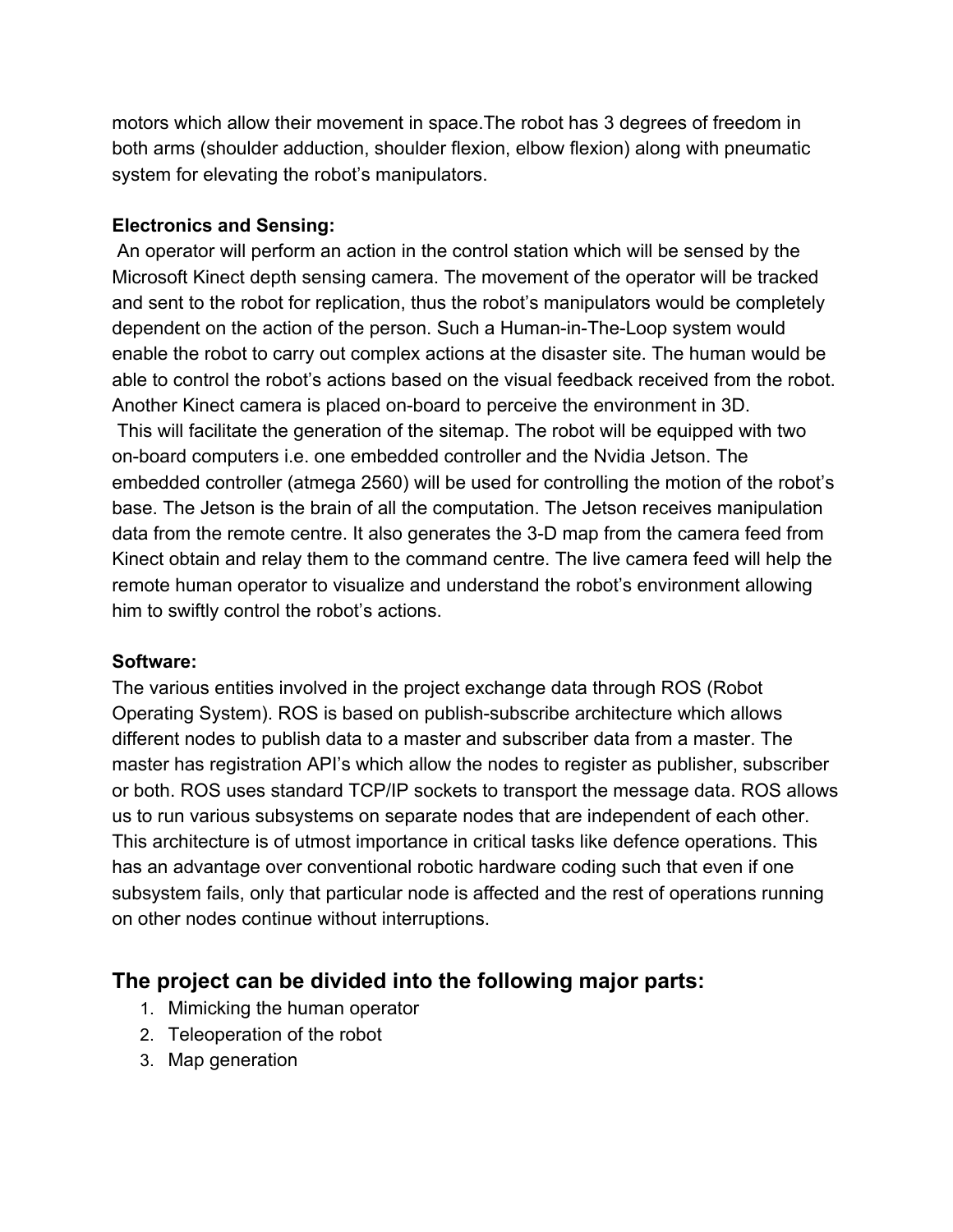#### **BIOMIMICRY**

#### ● **Sensing**

Human Body above the torso will be mapped to a skeleton frame using the Microsoft Kinect (Depth Camera) and Openni software package from the ROS repository. The camera will be linked via a USB port to a computer running a linux OS (Ubuntu) and a ROS node (**Sensing node**). This node captures the data returned by the camera and relays it to the robot which hosts the Jetson Tx2 GPU. The camera returns the coordinates of shoulder, elbow and wrist of both the hands along with the rotation quaternions of the said frames which allows us to compute the direction along which the links (bones) point. The GPU operates multiple ROS nodes of which one captures the data sent by the sensing node. This node (**Computing node**) calculates the possible joint angles based on the skeleton coordinates.

## ● **Computation**

The joint angles are calculated using the Denavit-Hartenberg convention (D-H parameters) for a *n* DOF manipulator. Iterative and Analytical methods were used for calculating the joint angles, but the latter was finalized as it resulted in faster and accurate results. The method of solving for joint angles (Inverse Kinematics) yielded multiple solutions for the joint angles as the end effector of the manipulator had the same position for different poses of the manipulator (Singularities). Therefore, the motion of the manipulator was restricted using different algorithms to avoid certain conflicting conditions. These algorithms involved mapping other coordinates of the body and sensing relative positions.

## ● **Instructing**

The computed angles are written to the servo motors (Dynamixel AX-12) using serial communication between the Nvidia Jetson Tx2 and a microcontroller (Atmega2561). The above model of servo motors have built-in controllers that provide real time feedback of the motor position, torque, temperature and current. They also allow the user to configure the motors for variable speed, torque and positional limits. The computing node uses the Dynamixel-SDK (ROS Package for servo motors) and controls the motors individually.

The above procedure successfully allows us to control the robot's actions with a human-in-the-loop control paradigm. The next step involves maneuvering the motion of the robot at the concerned site.